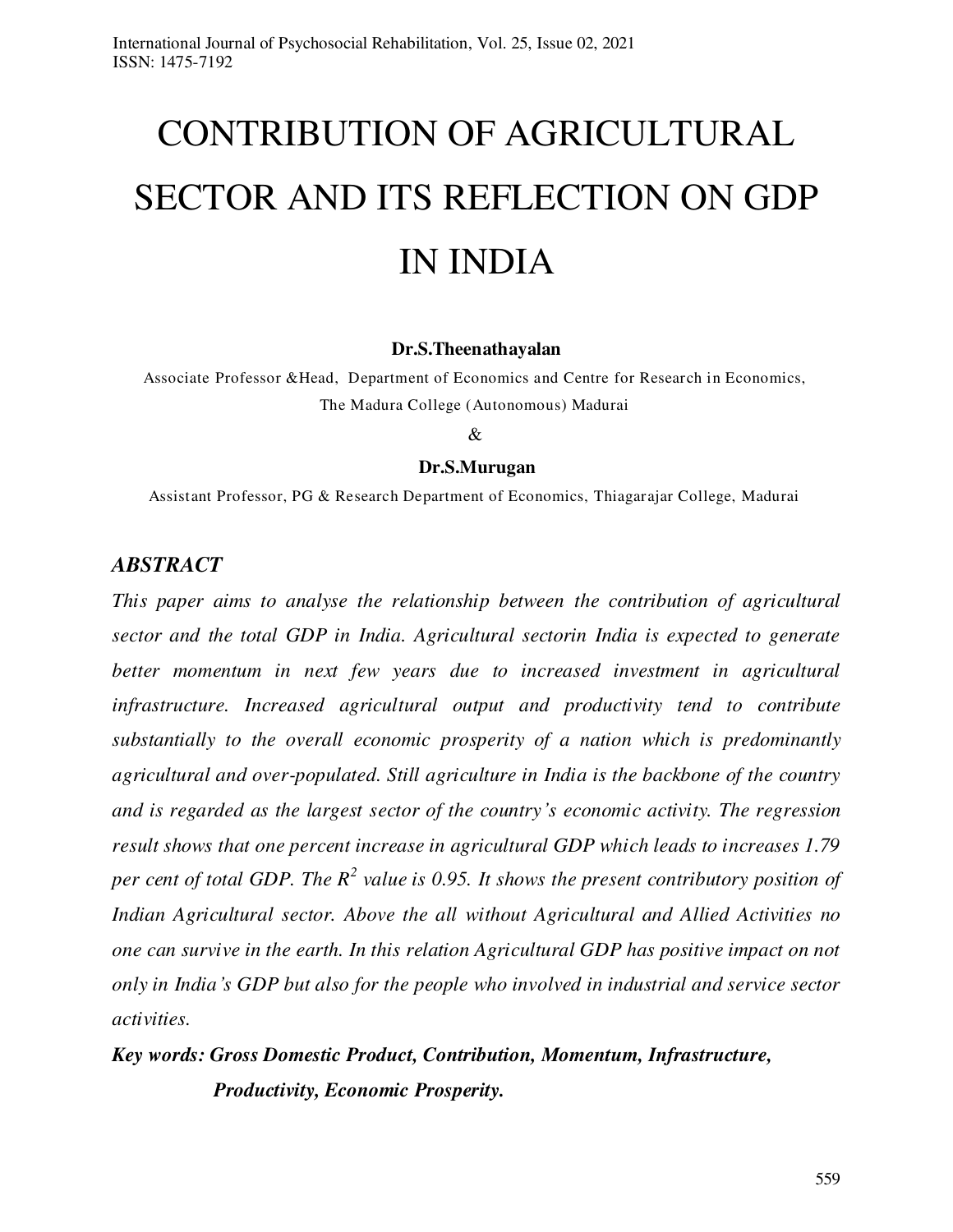## **INTRODUCTION**

Agricultural sectorin India is expected to generate better momentum in next few years due to increased investment in agricultural infrastructure. Increased agricultural output and productivity tend to contribute substantially to the overall economic prosperity of a nation which is predominantly agricultural and over-populated. Still agriculture in India is the backbone of the country and is regarded as the largest sector of the country's economic activity. Though the declining share of agriculture in the aggregate economy, it assumes a pivotal role in the rural economy in India. Even the contributory share of agriculture and allied activities in Gross Domestic Product in India has declined from 55.4 per cent in 1950-51 to 14 per cent in 2018-19. Whichprovides livelihood to 60 per cent of the total population both directly and indirectly.

There has been structural change in India economy during the past few decades. Relatively the share of agriculture and allied sector is lower than industrial and service sectors, which is the base for sustainable economic development and general price level.Indian agriculture has registered impressive growth over last few decades especially in foodgrains production. The foodgrain production has increased from 51 million tonnes in 1950-51 to 285.01million tonnes during 2017-18 highest ever since independence. The growth of Foodgrains production has helped Indian agriculture mark its presence at global level.

The growth of Foodgrains and other agriculture and allied sector production induces the growth in GDP as well as the export volume of our economy. India stands in the remarkable position in the production of foodgrains as well as other cropsand fisheries.This article examines the relationship between the contribution of agricultural sector and the total GDP in India.

## **OBJECTIVES OF THE STUDY**

1. To study the Agricultural GDP in India between 2008-09 and 2018-19.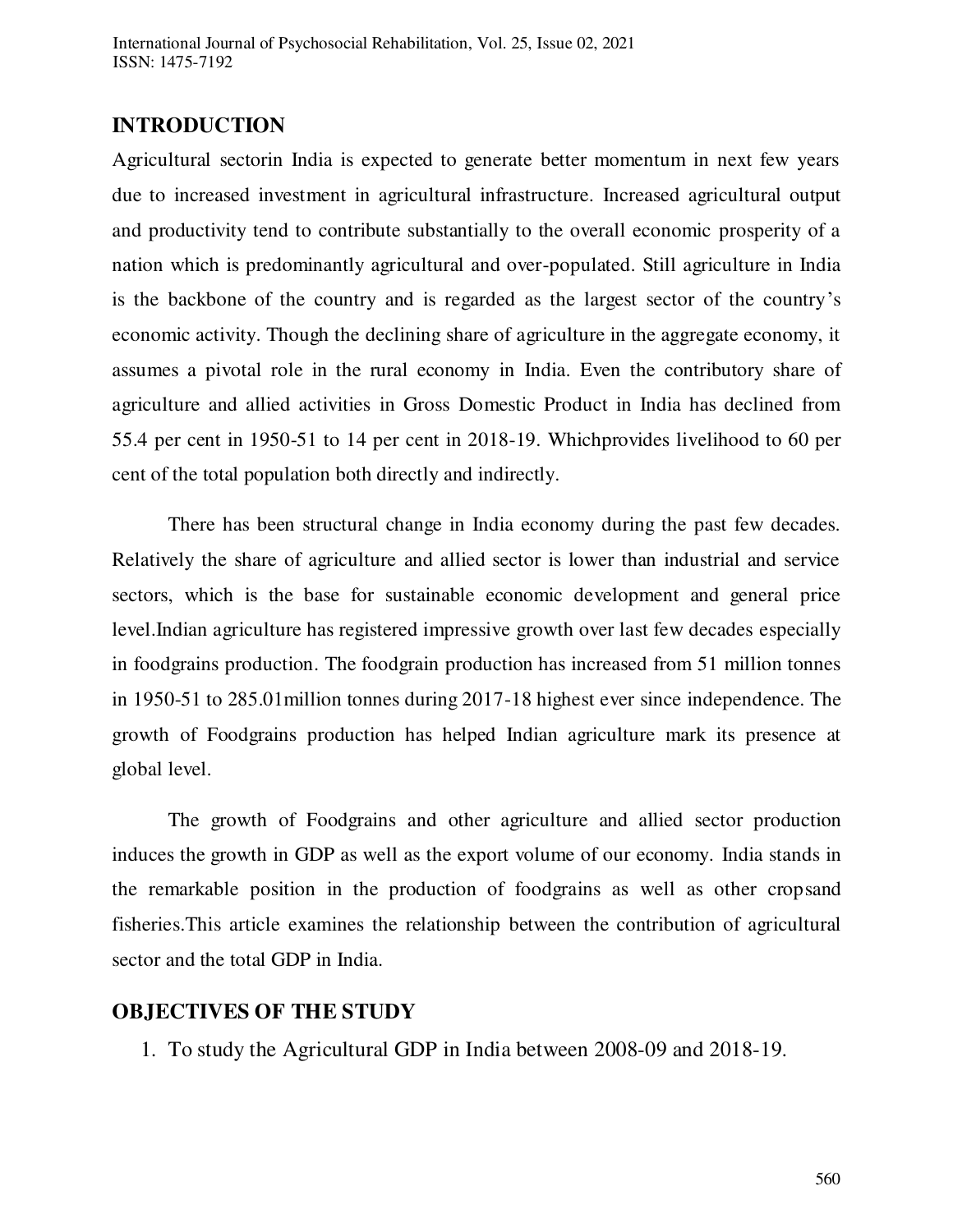2. To analyse the relationship between Agricultural GDPand the Gross Domestic Product (GDP) in India during the study period.

## **REVIEW OF LITERATURE**

Urmi Pattanayak1 and Minati Mallick (2017)Observed from their studyDespite increasing contribution of services sector to India's economic growth helping the country to grow at a rate of 7.1 per cent annually, the fact that agriculture is still continuing to be the backbone of the economy is hardly exaggerated. The main objective of this study is to examine how agricultural production contributes to the economic growth in India during 1991-2012. The log linear regression growth model is used where gross domestic product is the dependent variable and the explanatory variables are the five major crops i.e. cereals, tobacco, tea, coffee and sugarcane. The regression analysis is performed using Eviews-7. It is found that production of tea, cereals and tobacco are positively affecting the GDP growth in India whereas the coffee and sugarcane production is having inverse relationship with economic growth though not insignificant.

Tamma Koti Reddy and Madhubanti Dutta (2018) have analyzedthe impact of Agricultural inputs on Agricultural Gross Domestic Product in Indian Economy using A Simple Regression Analysis for the period 1980-1981 to 2015-2016. Agricultural GDP is taken as the dependent variable and independent variables are fertilizers, net irrigated area, pesticides, electricity, rainfall and usage of HYV seeds. The study reveals that the variables like fertilizers and net irrigated area are not statistically significant, which means they do not have a significant impact on agricultural GDP during the time period 1980-1981 to 2015-2016.

## **METHODOLOGY**

 The data have been collected from the Handbook of statistics on Indian Economy published by Reserve Bank of India. Besides the RBI data, the required data have been collected from the various secondary sources. Total Gross Domestic Product at on constant prices and Agricultural and Allied Activities GDP at constant prices have been analyzed in this study for the period of 2008-09 to 2018-2019.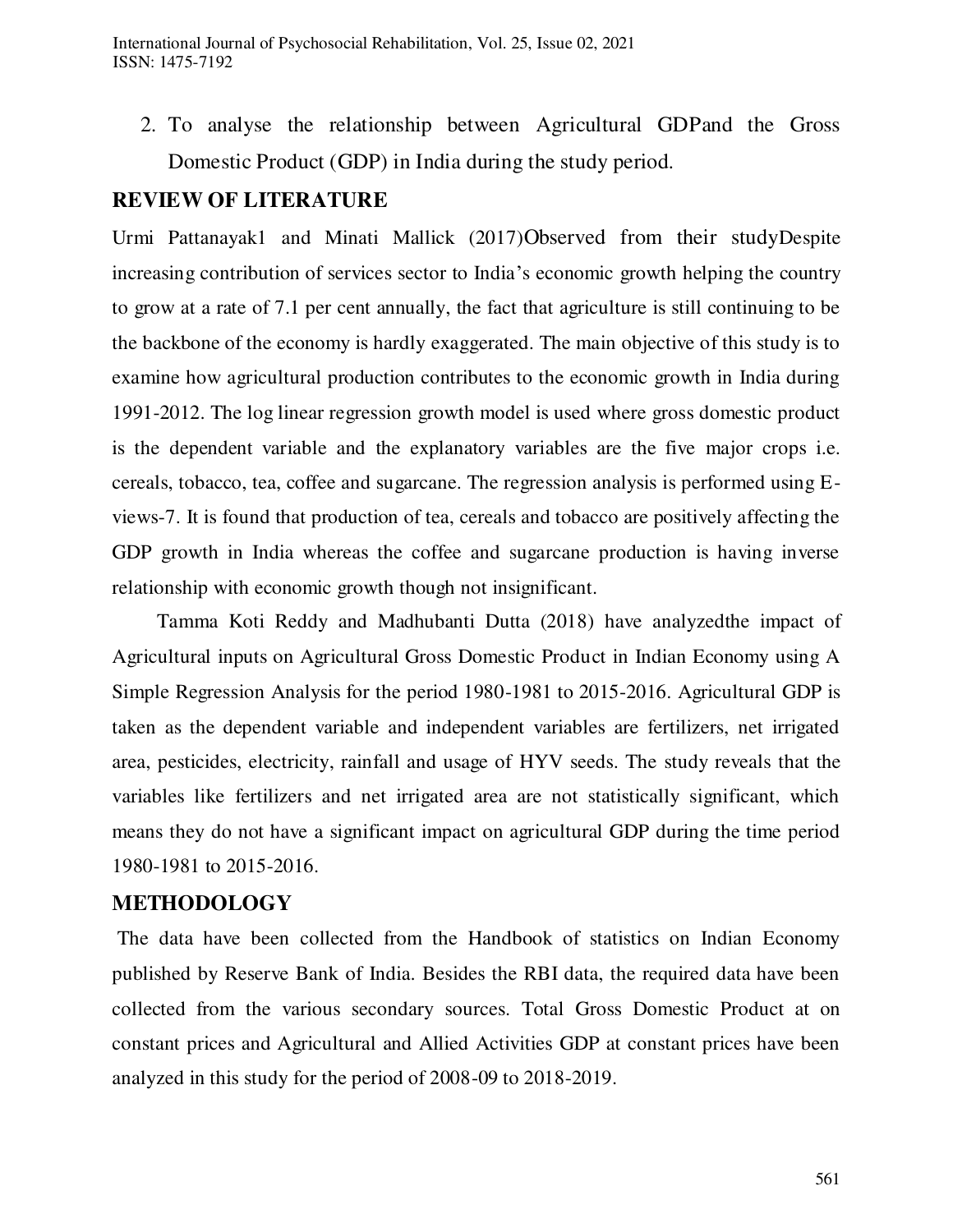To examine the relationship between Agricultural GDP and the GDP in India, the following Log Linear Regression model has been used.

 $Y = \alpha + \beta X + u$ ,

Where

Ln=  $Log Y = GDP$ ,  $X = Agricultural GDP$  and  $U= error$  term

# **CONTRIBUTION OF AGRICULTURE SECTOR IN GROSS DOMESTIC PRODUCT (GDP) IN INDIA**

Agriculture and allied activities GDP in Gross Domestic Product (GDP) have presented in Table 1.1.

## **Table 1.1**

# **Agriculture and Allied Activities GDP and Gross Domestic Product (GDP) in India**

| Year        | <b>Agricultural</b><br><b>GDP</b> | <b>Gross Domestic</b><br>product (GDP) | <b>Ratio Share of</b><br><b>Agriculture GDP and</b><br><b>Gross Domestic</b><br>product (GDP) |
|-------------|-----------------------------------|----------------------------------------|-----------------------------------------------------------------------------------------------|
| 2008-09     | 1309079                           | 7093403                                | 0.1845                                                                                        |
| 2009-10     | 1297556                           | 7651079                                | 0.1695                                                                                        |
| 2010-11     | 1411634                           | 8301235                                | 0.1700                                                                                        |
| 2011-12     | 1501947                           | 8736329                                | 0.1719                                                                                        |
| 2012-13     | 1524288                           | 9213017                                | 0.1654                                                                                        |
| $2013 - 14$ | 1609198                           | 9801370                                | 0.1641                                                                                        |
| 2014-15     | 1605715                           | 10527674                               | 0.1525                                                                                        |
| $2015 - 16$ | 1616146                           | 11369493                               | 0.1421                                                                                        |
| 2016-17     | 1726004                           | 12308193                               | 0.1402                                                                                        |
| 2017-18     | 1828329                           | 13175160                               | 0.1387                                                                                        |

**(Rs in Crores)**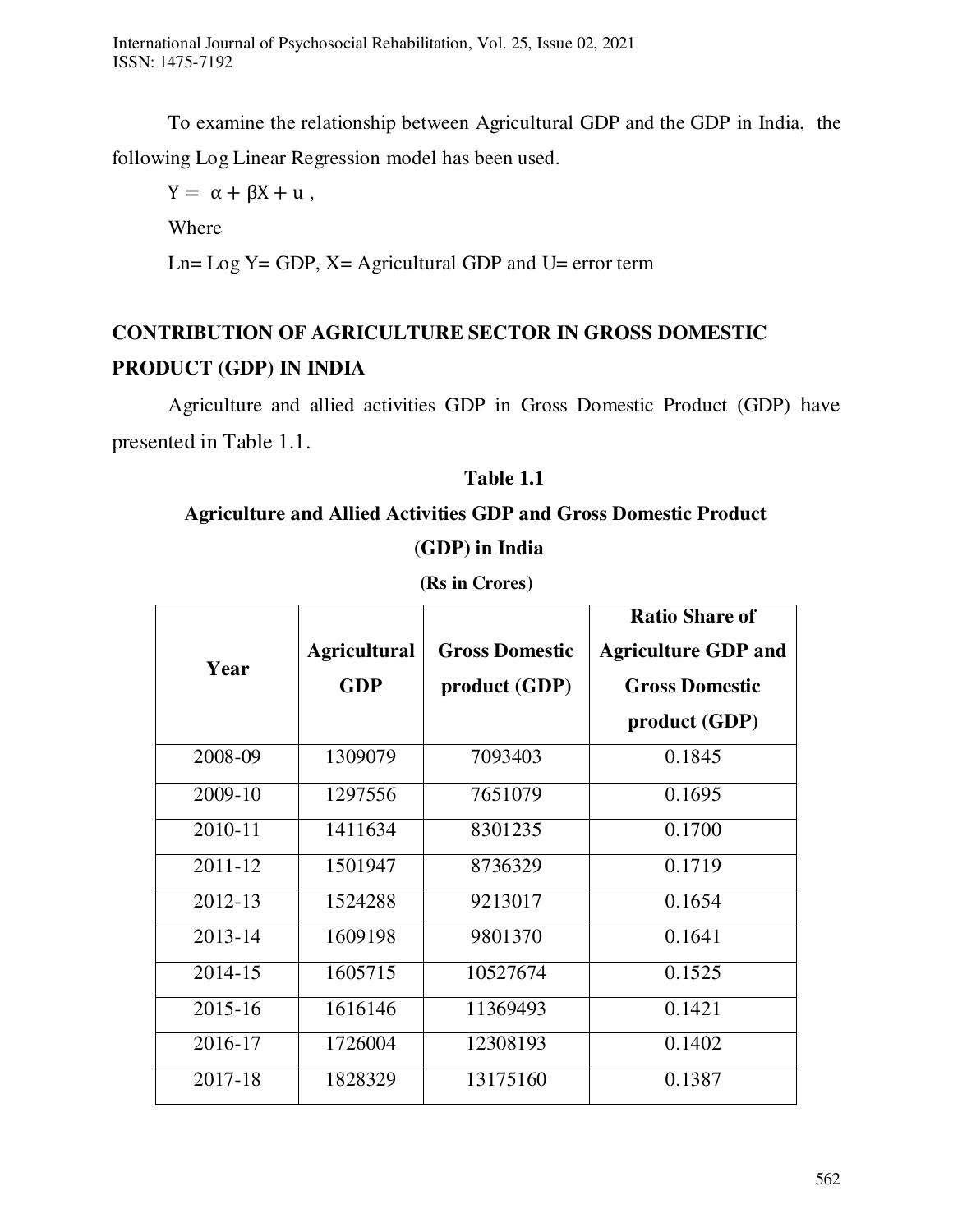| 2018-19       | 1872339 | 13981426 | 0.1339 |
|---------------|---------|----------|--------|
| Average total | 1572930 | 10196216 | 0.1542 |

Source: RBI Bulletin andStatistical Handbook of India 2018-19.

Table 1.1reveals the contribution of agricultural sector in the GDP in India. Despite it highlights the ratio share of agricultural sector in the GDP in India. Agricultural GDP consists of fluctuation during the study period. On the other hand GDP in India has been increasing from 2008-09 to 2018-19. The average Agricultural GDP is Rs. 1571930 Crores and GDP in India is Rs. 10196216 Crores. The Ratio share of Agricultural GDP to total GDP in India has been declining from 0.1845 in 2008-09 to 0.1339 in 2018-19. An average Ratio share is 0.1542during the study Period.

## **AGRICULTURALGDPAND GROSS DOMESTIC PRODUCT (GDP) IN INDIA**

Relationship of theAgricultural GDP on Gross Domestic Product (GDP) in Indiahave presented in Table 1.2.

## **Table 1.2**

## **Log Linear Regression Analysis of the Agricultural GDP and Gross Domestic Product (GDP) in India**

| <b>Variables</b>                        | <b>Coefficients and t value</b> |
|-----------------------------------------|---------------------------------|
| Constant                                | $-9.503***$<br>$(-5.27)$        |
| LNAgriculturalGDP                       | $1.796***$<br>(14.21)           |
| $R^2$                                   | 0.95                            |
| Standard error of<br>Dependent variable | 0.048                           |
| No. of Observations                     |                                 |

Note: 1. Figures in bracket indicates t values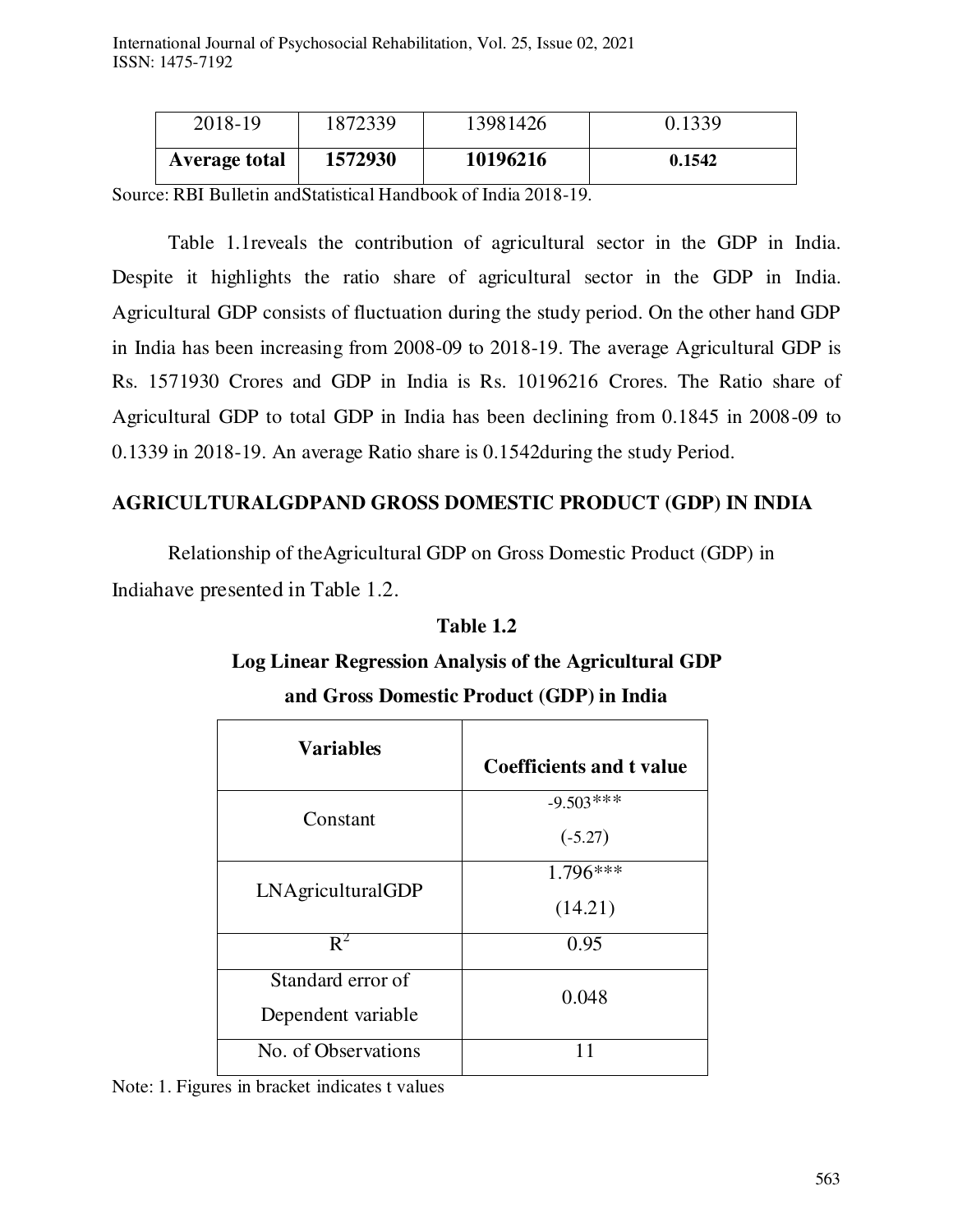2. \* Indicates 5 percent level of significance

Source: Collected from Handbook of Statistics on Indian States, published by RBI and

computed.

Table 1.2highlights the log linear regression analysis of AgriculturalGDP on the total (GDP) in India. The regression result shows that the contribution of agriculture and allied activities GDP to the total GDP was significant at 5 per cent level. One percent increase in agricultural GDP which leads to increases 1.79 per cent of total GDP. The  $R^2$  value is 0.95.

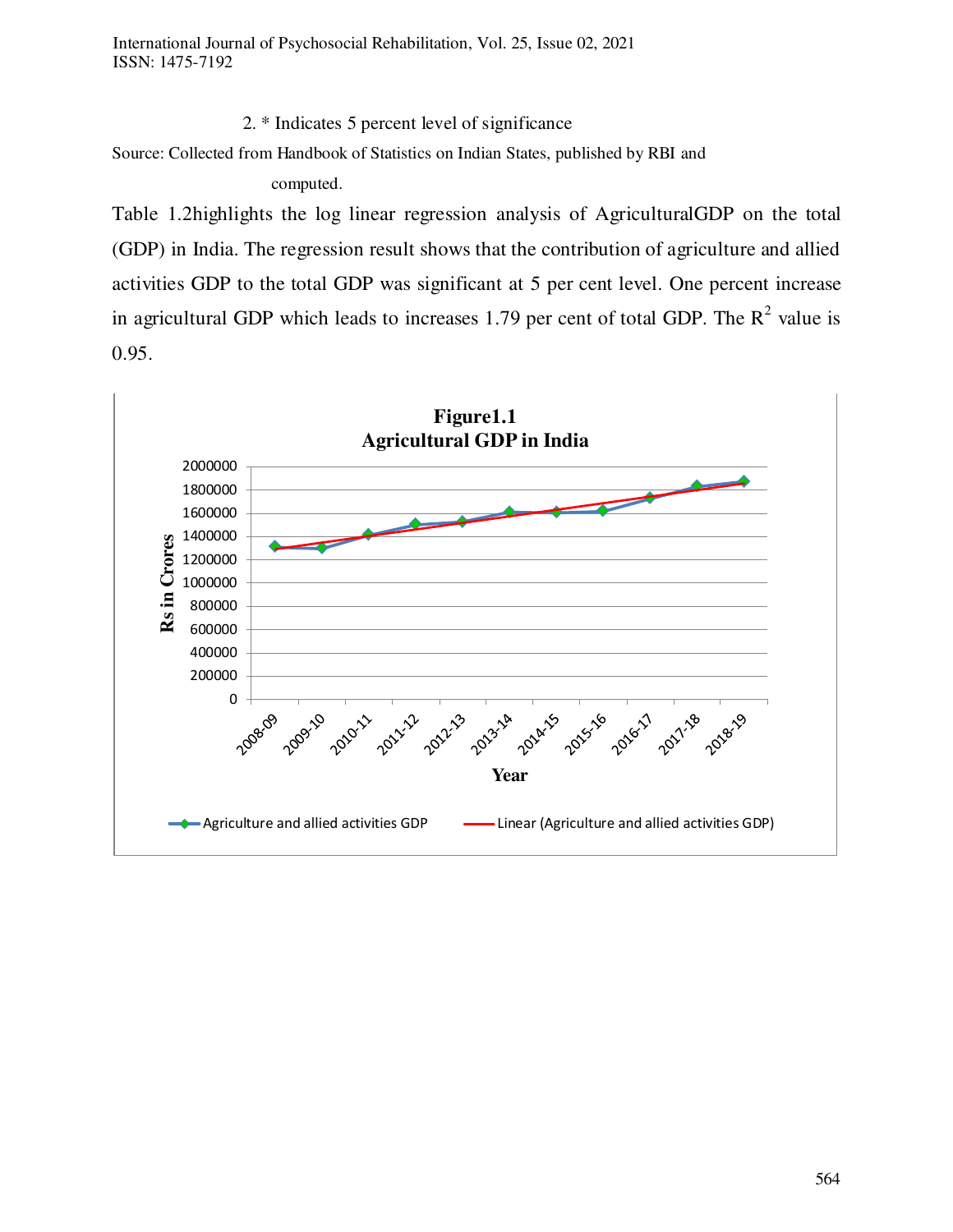International Journal of Psychosocial Rehabilitation, Vol. 25, Issue 02, 2021 ISSN: 1475-7192



## **FINDINGS**

- $\div$  It is found that Agricultural GDP consists of fluctuation during the study period. On the other hand GDP in India has been increasing from 2008-09 to 2018-19.
- $\cdot$  It is revealed from the study that the average Agricultural GDP is Rs. 1571930 Crores and GDP in India is Rs. 10196216 Crores.
- It is observed that the Ratio share of Agricultural GDP to total GDP in India has been declining from 0.1845 in 2008-09 to 0.1339 in 2018-19. An average Ratio share is 0.1542 during the study Period.
- $\cdot \cdot$  It also found that the regression result shows that the contribution of agriculture and allied activities GDP to the total GDP was significant at 5 per cent level. One percent increase in agricultural GDP which leads to increases 1.79 per cent of total GDP. The  $R^2$  value is 0.95.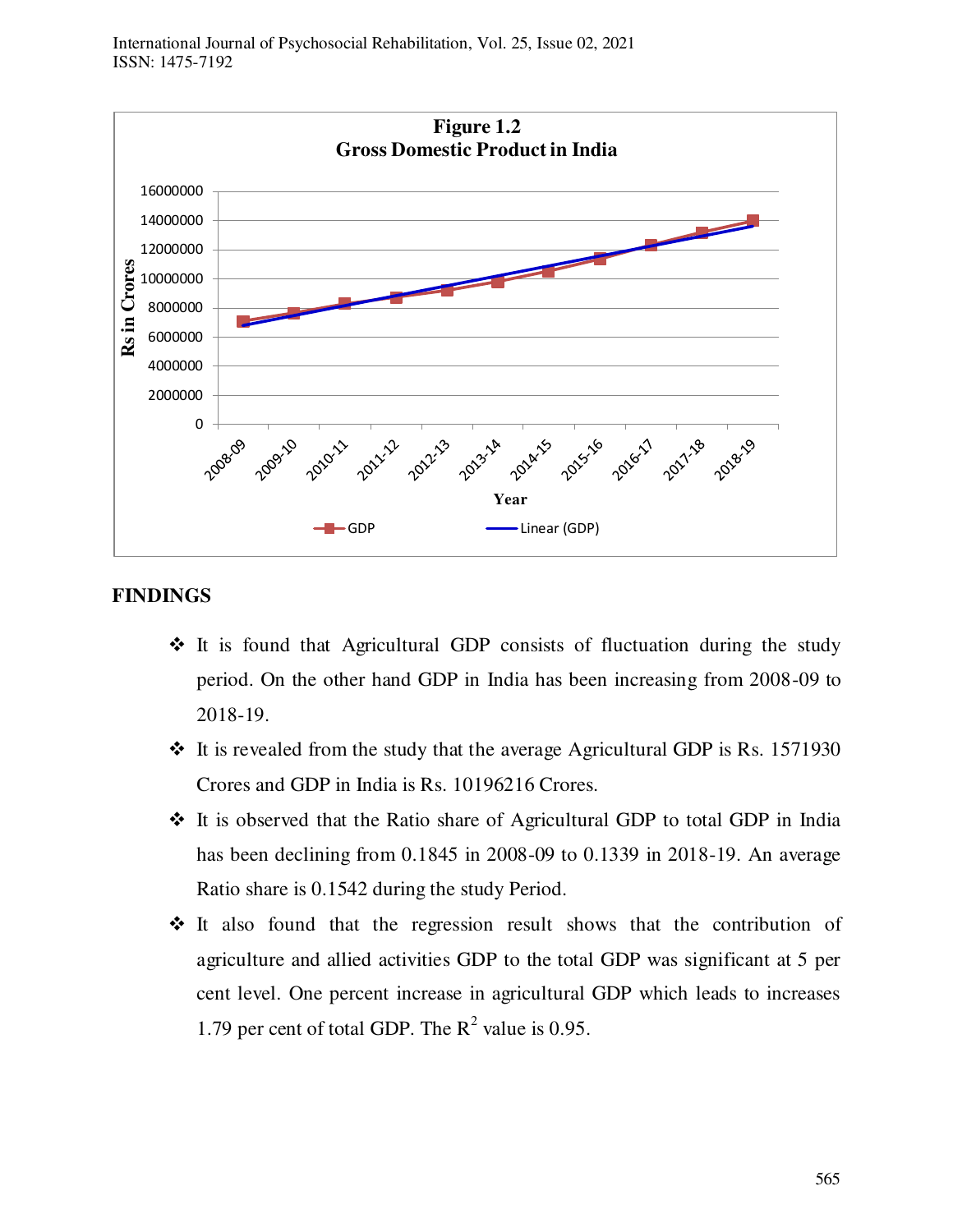## **SUGGESTIONS**

 The following suggestions may enhance the Agricultural and Allied Activities as well as GDP in India

- $\triangleright$  Cultivation of short duration crop varieties.
- $\triangleright$  Introduce high yielding varieties seeds further more.
- $\triangleright$  Cultivate the climate resilient food and non food crop varieties.
- $\triangleright$  Adoption of efficient water management methods.
- $\triangleright$  Implementation of modern techniques especially in Farm activities.
- $\triangleright$  Increase the vertical and horizontal productivity of the crops.
- $\triangleright$  Making easy availability of Agricultural inputs.
- $\triangleright$  Cultivate horticulture crops.
- $\triangleright$  Cultivate the vegetables as interim crop and also the main crops.
- $\triangleright$  Giving importance to fish production and export processing units.
- $\triangleright$  Increasing the live stock and poultry farming.
- $\triangleright$  Government must ensure the utilization of waste land for Agricultural and Allied Activities
- $\triangleright$  Government should facilitate the credit and subsidies during the need time of Agricultural and Allied Activities.
- $\triangleright$  More Research and Development (R&D) centers, Agricultural Colleges and Universities must be established as much as possible.

## **CONCLUSION**

Agricultural sector makes the greatest contribution to Indian Economysince independence. It has been observed that the contribution from agricultural sector has been declining compared to previous decades. At present agricultural sector contributes approximately about 14 percent. But still this sector is the biggest contributor in generating employment to farmers and the rural mass. Thus, there is a need to adopt new technology and farming methods followed by other countries. There must be a 'Big Push' in terms of investment, farming methods, construction of dams and adoption of water